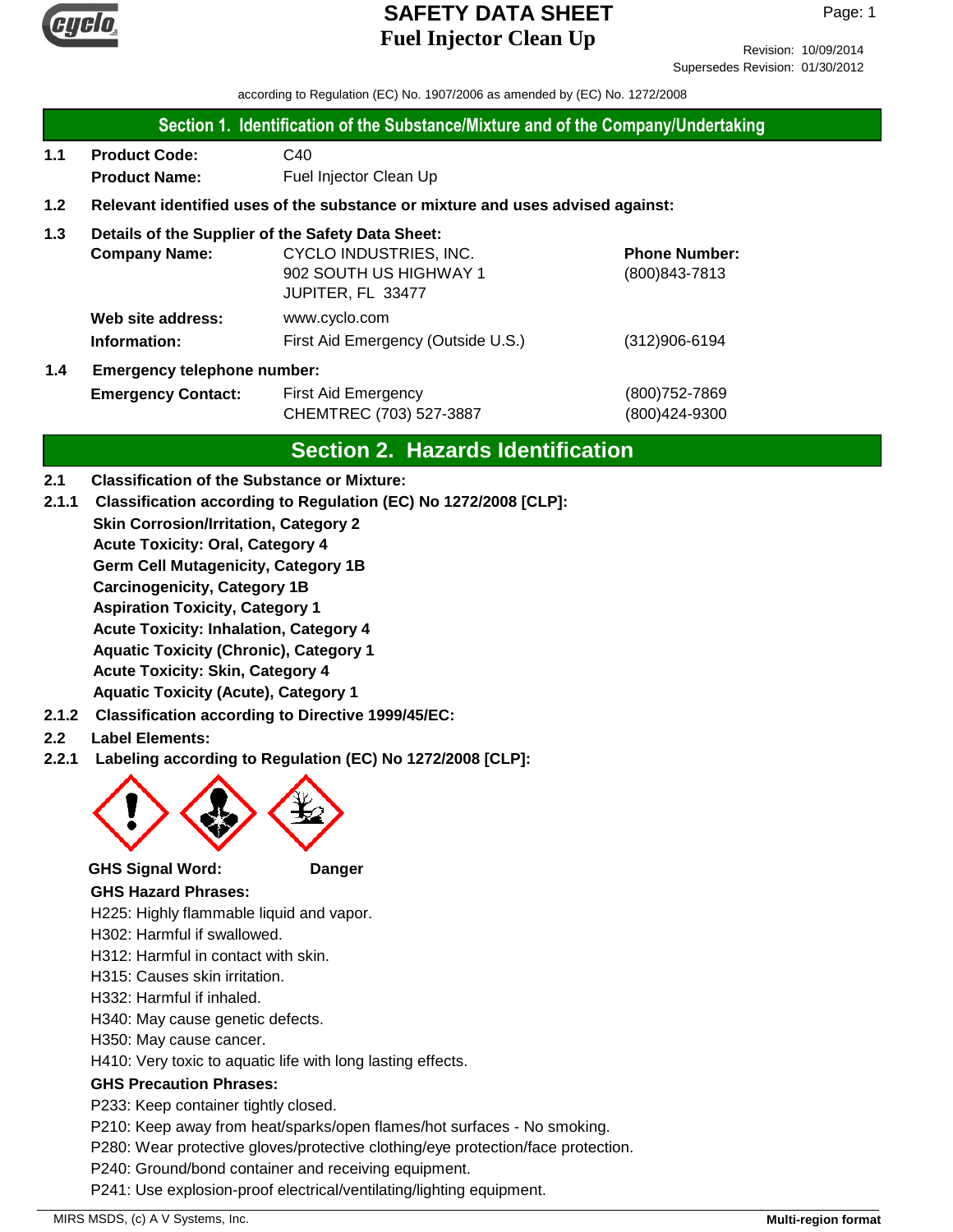

Page: 2

Revision: 10/09/2014 Supersedes Revision: 01/30/2012

P243: Take precautionary measures against static discharge.

P242: Use only non-sparking tools.

P264: Wash hands thoroughly after handling.

P270: Do not eat, drink or smoke when using this product.

P201: Obtain special instructions before use.

P202: Do not handle until all safety precautions have been read and understood.

P281: Use personal protective equipment as required.

P273: Avoid release to the environment.

### **GHS Response Phrases:**

P301+330+331: IF SWALLOWED: Rinse mouth. Do NOT induce vomiting.

P304+340: IF INHALED: Remove victim to fresh air and keep at rest in a position comfortable for breathing. P303+361+353: IF ON SKIN (or hair): Remove/take off immediately all contaminated clothing. Rinse skin with water/shower.

P363: Wash contaminated clothing before reuse.

P305+351+338: IF IN EYES: Rinse cautiously with water for several minutes. Remove contact lenses, if present and easy to do. Continue rinsing.

P309+311: Call a POISON CENTER or doctor/physician if exposed or you feel unwell.

### **GHS Storage and Disposal Phrases:**

P403+235: Store in cool/well-ventilated place.

P501: Dispose of contents/container in accordance with local/regional/national/international regulation. P405: Store locked up.

### **2.2.2 Labeling according to Directive 1999/45/EC:**





#### **2.3 Adverse Human Health**

**Effects and Symptoms:**

Pre-existing skin conditions and respiratory disorders may be aggravated by exposures to Generally Aggravated components of this product. **Medical Conditions By Exposure:**

# **Section 3. Composition/Information on Ingredients**

| CAS#           | Hazardous Components (Chemical Name)/<br><b>REACH Registration No.</b> | <b>Concentration</b> | $EC$ No./<br>EC Index No. | <b>Risk Phrases/</b><br><b>GHS Classification</b>                                                                |
|----------------|------------------------------------------------------------------------|----------------------|---------------------------|------------------------------------------------------------------------------------------------------------------|
| 68476-30-2     | Fuel oil, no. 2                                                        | $<98.0\%$            | 270-671-4<br>649-225-00-1 | Xn; R40<br>Carcinogen 2: H351                                                                                    |
| 64742-95-6     | SC-100 Solvent                                                         | $< 1.0 \%$           | 265-199-0<br>649-356-00-4 | T: R45-65<br>Asp. Toxic. 1: H304<br>Mutagen 1B: H340<br>Carcinogen 1B: H350                                      |
| $100 - 41 - 4$ | Ethylbenzene                                                           | 0.668%               | 202-849-4<br>601-023-00-4 | F;Xn; R11-20<br>Acute Tox.(I) 4: H332                                                                            |
| $91 - 20 - 3$  | Naphthalene                                                            | $< 0.334 \%$         | 202-049-5<br>601-052-00-2 | Xn; N; R22-40-50/53<br>Acute Tox.(O) 4: H302<br>Carcinogen 2: H351<br>Aquatic (A) 1: H400<br>Aquatic (C) 1: H410 |
| NA             | <b>Trade Secret</b>                                                    | $0.167 - 0.333 %$    | NA.<br><b>NA</b>          | No data available.<br>No data available.                                                                         |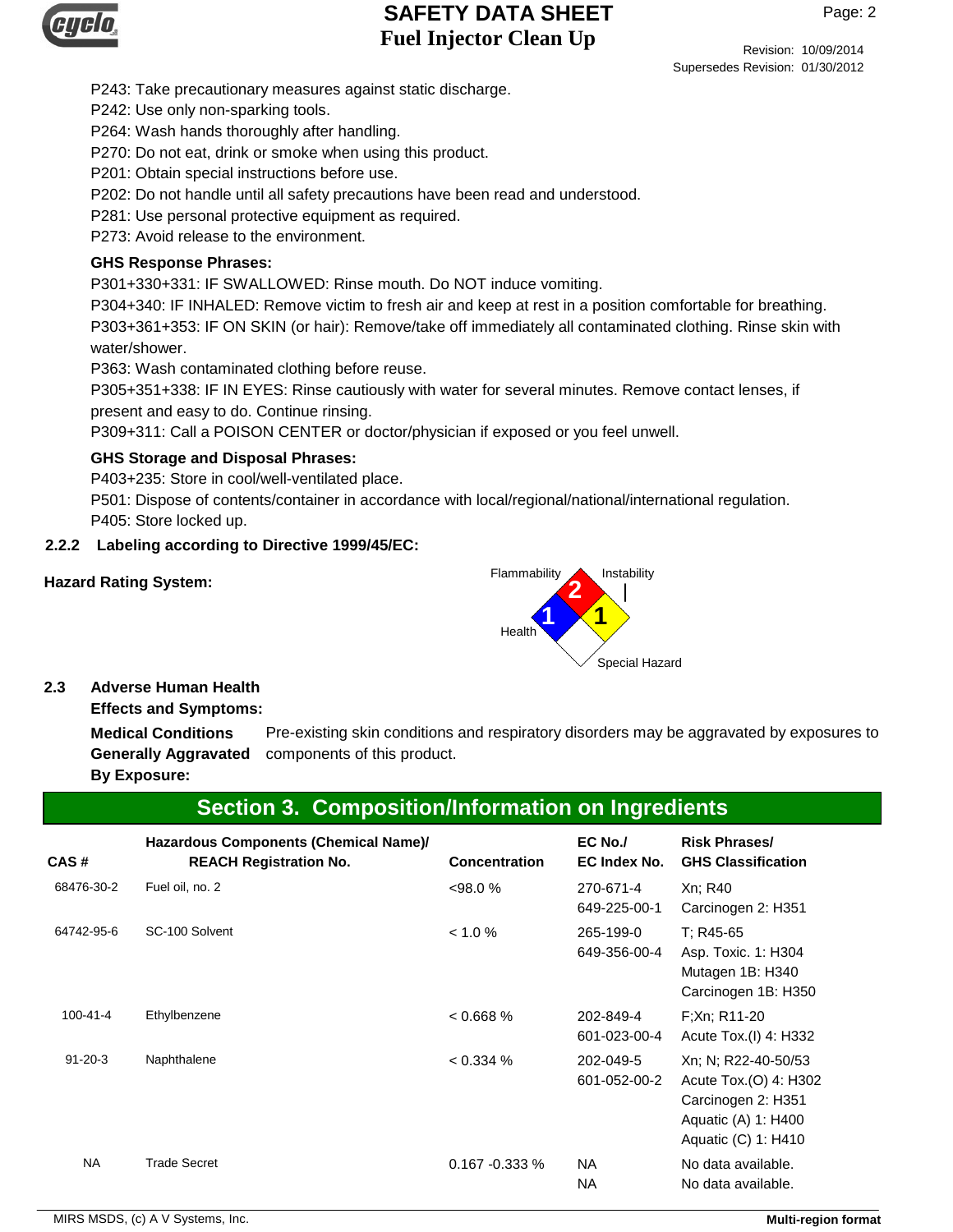

Page: 3

Revision: 10/09/2014

1330-20-7 Xylene (mixed isomers) < 0.033 % 215-535-7

601-022-00-9

Supersedes Revision: 01/30/2012 Xn; R10-20/21-38 Acute Tox.(D) 4: H312 Skin Corr. 2: H315 Acute Tox.(I) 4: H332

# **Section 4. First Aid Measures**

- Description of First Aidlf swallowed, do not induce vomiting and do not give liquids. If inhaled, remove exposed person to fresh air. If breathing is difficult, administer oxygen. If not breathing or no heartbeat, give artificial respiration or CPR. If in eyes, rinse cautiously with water for several minutes. Remove contact lenses, if present and easy to do. Continue rinsing. In case of skin contact,was with soap and large amounts of water. Remove contaminated clothing. Call physician immediately if adverse reaction occurs. **Measures: 4.1**
- **4.2** Inhalation: Exposure to high vapor concentrations may produce headache, giddiness, vertigo and anesthetic stupor. **Important Symptoms and Effects, Both Acute and Delayed:**

|     |                                                                                  | <b>Section 5. Fire Fighting Measures</b>                                                                                                                                                                                                                                                                                                                                                                                                                                                                      |
|-----|----------------------------------------------------------------------------------|---------------------------------------------------------------------------------------------------------------------------------------------------------------------------------------------------------------------------------------------------------------------------------------------------------------------------------------------------------------------------------------------------------------------------------------------------------------------------------------------------------------|
| 5.1 | Media:                                                                           | Suitable Extinguishing For small fires, use Class B extinguishing material like CO2, dry chemical, foam or water<br>spray. For large fires, water spray, foam, fog can be used.                                                                                                                                                                                                                                                                                                                               |
| 5.2 | <b>Flammable Properties</b><br>and Hazards:                                      | This product is considered to be a combustible liquid per the OSHA Hazard<br>Communication Standard and should be handled accordingly. For additional fire related<br>information, see NFPA 30 or the North American Emergency Response Guide 128.                                                                                                                                                                                                                                                            |
|     | Flash Pt:                                                                        | 141.00 F (60.6 C) Method Used: Pensky-Marten Closed Cup                                                                                                                                                                                                                                                                                                                                                                                                                                                       |
|     | <b>Explosive Limits:</b>                                                         | LEL: .7<br>UEL: 5                                                                                                                                                                                                                                                                                                                                                                                                                                                                                             |
|     | <b>Autoignition Pt:</b>                                                          | 489.00 F (253.9 C)                                                                                                                                                                                                                                                                                                                                                                                                                                                                                            |
| 5.3 | <b>Fire Fighting</b><br><b>Instructions:</b>                                     | Use NIOSH/MSHA approved positive pressure self-contained breathing apparatus when<br>any material is involved in a fire. Avoid using straight water streams. Water spray and<br>foam (AFFF/ATC) must be applied carefully to avoid frothing and from as far a distance<br>as possible. Avoid excessive water spray application. Keep surrounding area cool with<br>water spray from a distance and prevent further ignition of combustible material. Keep<br>run-off water out of sewers and water sources.   |
|     |                                                                                  | <b>Section 6. Accidental Release Measures</b>                                                                                                                                                                                                                                                                                                                                                                                                                                                                 |
| 6.3 | <b>Methods and Material</b><br><b>For Containment and</b><br><b>Cleaning Up:</b> | Keep public away. Isolate and evacuate the area. Shut off source is safe to do so.<br>Eliminate all ignition sources. Advise authorities and National Response Center<br>(800)-424-8802 if substance has entered a watercourse or sewer. Notify local health and<br>pollution control agencies, if appropriate. Contain liquid with sand or soil. Recover and<br>return free product to proper containers. Use suitable absorbent material such as<br>vermiculite, sand or clay to clean up residual liquids. |

# **Section 7. Handling and Storage**

**7.1 7.2** Keep container tightly closed. Keep away from heat/sparks/open flames/hot surfaces - No smoking. Wear protective gloves/protective clothing/eye protection/face protection. Ground/bond container and receiving equipment. Use explosion-proof electrical/ventilating/lighting equipment. Take precautionary measures against static discharge. Use only non-sparking tools. Wash hands thoroughly after handling. Do not eat, drink or smoke when using this product. Obtain special instructions before use. Do not handle until all safety precautions have been read and understood. Use personal protective equipment as required. Avoid release to the environment. Keep out of the reach of children. **Precautions To Be Taken in Handling:** Store in properly closed containers that are appropriately labeled and in a cool, well **Precautions To Be**

ventilated area. Store locked up.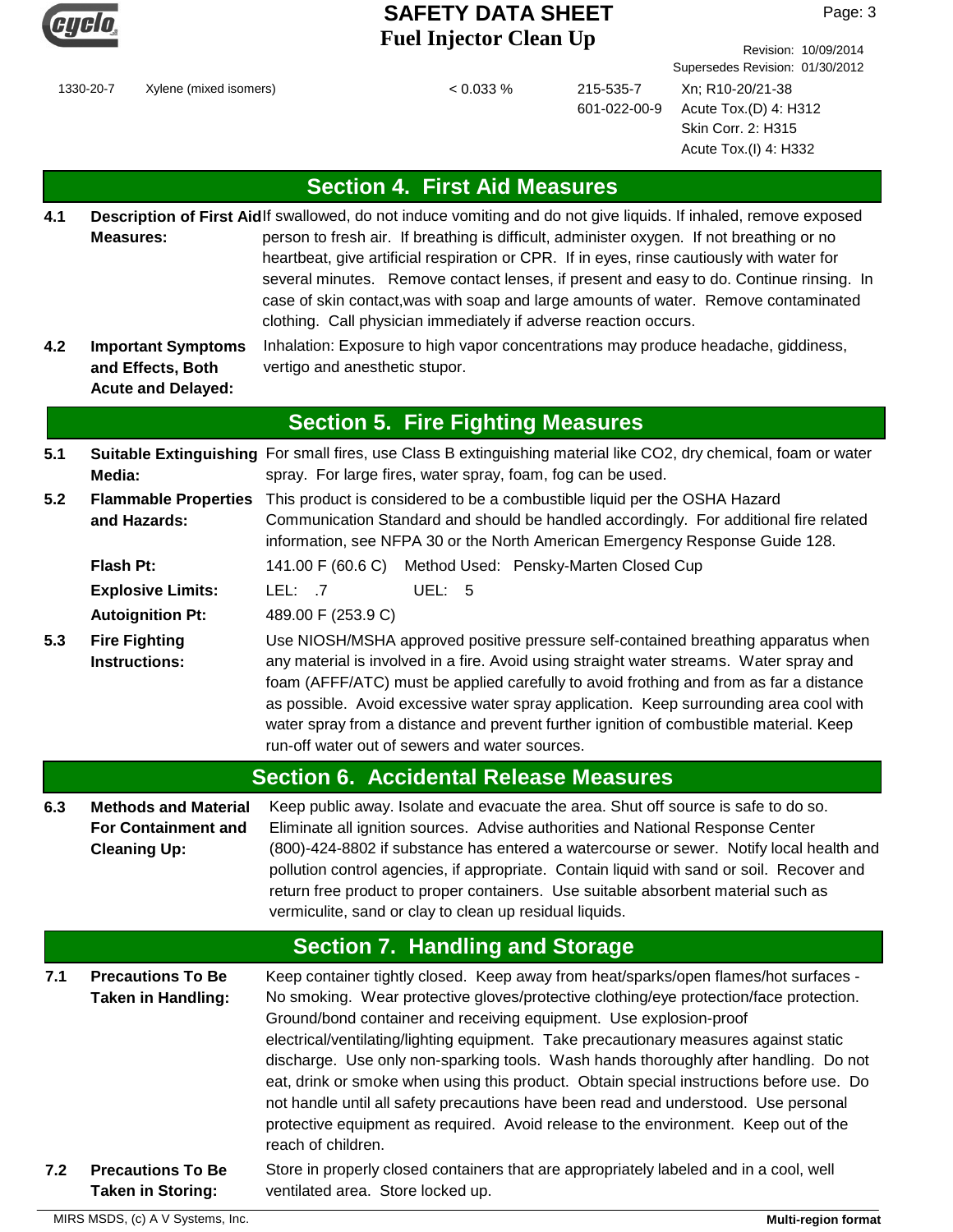

Revision: 10/09/2014 Supersedes Revision: 01/30/2012

### **Section 8. Exposure Controls/Personal Protection**

#### **8.1 Exposure Parameters:**

| CAS#           | <b>Partial Chemical Name</b> | <b>Britain EH40</b>                                   | <b>France VL</b>                                      | <b>Europe</b>                     |
|----------------|------------------------------|-------------------------------------------------------|-------------------------------------------------------|-----------------------------------|
| 68476-30-2     | Fuel oil, no. 2              | No data.                                              | No data.                                              | No data.                          |
| 64742-95-6     | SC-100 Solvent               | No data.                                              | No data.                                              | No data.                          |
| $100 - 41 - 4$ | Ethylbenzene                 | TWA: 441 mg/m3 (100 ppm)<br>STEL: 552 mg/m3 (125 ppm) | TWA: 88.4 mg/m3 (20 ppm)<br>STEL: 442 mg/m3 (100 ppm) | TWA: 442 mg/m3<br>STEL: 884 mg/m3 |
| $91 - 20 - 3$  | Naphthalene                  | No data.                                              | TWA: 50 mg/m3 (10 ppm)                                | TWA: 50 mg/m3                     |
| <b>NA</b>      | <b>Trade Secret</b>          | No data.                                              | No data.                                              | No data.                          |
| 1330-20-7      | Xylene (mixed isomers)       | TWA: 220 mg/m3 (50 ppm)<br>STEL: 441 mg/m3 (100 ppm)  | TWA: 221 mg/m3 (50 ppm)<br>STEL: 442 mg/m3 (100 ppm)  | TWA: 221 mg/m3<br>STEL: 442 mg/m3 |
| CAS#           | <b>Partial Chemical Name</b> | <b>OSHA TWA</b>                                       | <b>ACGIH TWA</b>                                      | <b>Other Limits</b>               |
| 68476-30-2     | Fuel oil, no. 2              | No data.                                              | TLV: 100 mg/m3                                        | No data.                          |
| 64742-95-6     | SC-100 Solvent               | No data.                                              | No data.                                              | No data.                          |
| $100 - 41 - 4$ | Ethylbenzene                 | PEL: 100 ppm                                          | TLV: 100 ppm<br>STEL: 125 ppm                         | No data.                          |
| $91 - 20 - 3$  | Naphthalene                  | PEL: 10 ppm                                           | TLV: 10 ppm<br>STEL: 15 ppm                           | No data.                          |
| <b>NA</b>      | <b>Trade Secret</b>          | No data.                                              | No data.                                              | No data.                          |
| 1330-20-7      | Xylene (mixed isomers)       | PEL: 100 ppm                                          | TLV: 100 ppm<br>STEL: 150 ppm                         | No data.                          |

#### **8.2 Exposure Controls:**

**8.2.1 Engineering Controls** Local or general exhaust required when using at elevated temperatures that generate vapors or mists. **(Ventilation etc.):**

#### **8.2.2 Personal protection equipment:**

No special eye protection is normally required. Where splashing is possible, wear safety glasses with side shields. **Eye Protection:**

- Neoprene, nitrile, PVC, polyvinyl chloride and polyurethane gloves to prevent skin contact. **Protective Gloves:**
- **Other Protective** Clothing to prevent skin contact.

**Clothing:**

Respiratory Equipment Use approved organic vapor chemical cartridge or supplied air respirators when material produces vapors that exceed permissible limits or excessive vapors are generated. Observe respirator protection factor criteria cited in ANSI Z88.2. **(Specify Type):**

Work/Hygienic/Mainten No special protective clothing is normally required. Select protective clothing depending on industrial operations. Use mechanical ventilation equipment that is explosion proof. **ance Practices:**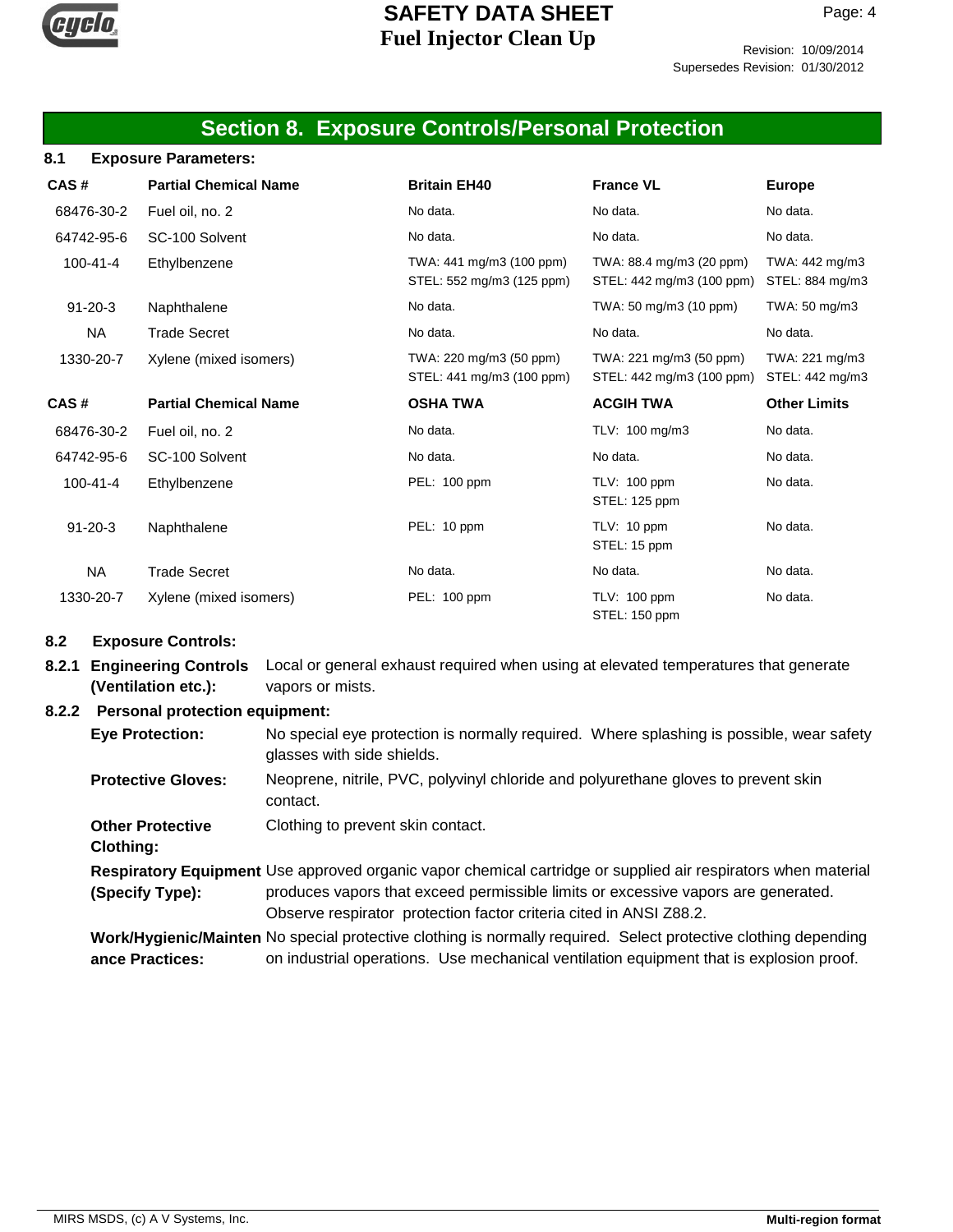

Revision: 10/09/2014 Supersedes Revision: 01/30/2012

|      |                                   | <b>Section 9. Physical and Chemical Properties</b>                               |  |  |  |
|------|-----------------------------------|----------------------------------------------------------------------------------|--|--|--|
| 9.1  |                                   | <b>Information on Basic Physical and Chemical Properties</b>                     |  |  |  |
|      | <b>Physical States:</b>           | [ ] Gas<br>[X] Liquid<br>[ ] Solid                                               |  |  |  |
|      | <b>Appearance and Odor:</b>       | Light red liquid with petroleum odor.                                            |  |  |  |
|      | <b>Melting Point:</b>             | No data.                                                                         |  |  |  |
|      | <b>Boiling Point:</b>             | 360.00 F (182.2 C) - 550.00 F (287.8 C)                                          |  |  |  |
|      | <b>Flash Pt:</b>                  | 141.00 F (60.6 C) Method Used: Pensky-Marten Closed Cup                          |  |  |  |
|      | <b>Evaporation Rate:</b>          | No data.                                                                         |  |  |  |
|      | <b>Explosive Limits:</b>          | LEL: $.7$<br>UEL: $5$                                                            |  |  |  |
|      | Vapor Pressure (vs. Air or        | 1 - 10 MM_HG at 100.0 F (37.8 C)                                                 |  |  |  |
|      | $mm Hg$ ):                        |                                                                                  |  |  |  |
|      | Vapor Density (vs. Air = 1):      | $4 - 5$                                                                          |  |  |  |
|      | Specific Gravity (Water = 1):     | .83                                                                              |  |  |  |
|      | <b>Solubility in Water:</b>       | Negligible                                                                       |  |  |  |
|      | <b>Autoignition Pt:</b>           | 489.00 F (253.9 C)                                                               |  |  |  |
|      | <b>Viscosity:</b>                 | $1.3 - 2.1$<br>at 122.0 F (50.0 C)                                               |  |  |  |
| 9.2  | <b>Other Information</b>          |                                                                                  |  |  |  |
|      | <b>Percent Volatile:</b>          | 10.0 % by weight.                                                                |  |  |  |
|      |                                   | <b>Section 10. Stability and Reactivity</b>                                      |  |  |  |
| 10.1 | <b>Reactivity:</b>                | No data available.                                                               |  |  |  |
| 10.2 | <b>Stability:</b>                 | Unstable [ ]<br>Stable $[X]$                                                     |  |  |  |
| 10.3 | <b>Conditions To Avoid -</b>      | No data available.                                                               |  |  |  |
|      | <b>Hazardous Reactions:</b>       |                                                                                  |  |  |  |
|      | <b>Possibility of</b>             | Will not occur [X]<br>Will occur [ ]                                             |  |  |  |
|      | <b>Hazardous Reactions:</b>       |                                                                                  |  |  |  |
|      |                                   | 10.4 Conditions To Avoid - Excessive heat, sources of ignition and open flames.  |  |  |  |
| 10.5 | Instability:<br>Incompatibility - | Strong oxidizers such as nitrates, perchlorates, chlorine flourine.              |  |  |  |
|      | <b>Materials To Avoid:</b>        |                                                                                  |  |  |  |
| 10.6 | <b>Hazardous</b>                  | Combustion produces carbon monoxide, aldehydes, aromatic and other hydrocarbons. |  |  |  |
|      | <b>Decomposition Or</b>           |                                                                                  |  |  |  |
|      | <b>Byproducts:</b>                |                                                                                  |  |  |  |
|      |                                   |                                                                                  |  |  |  |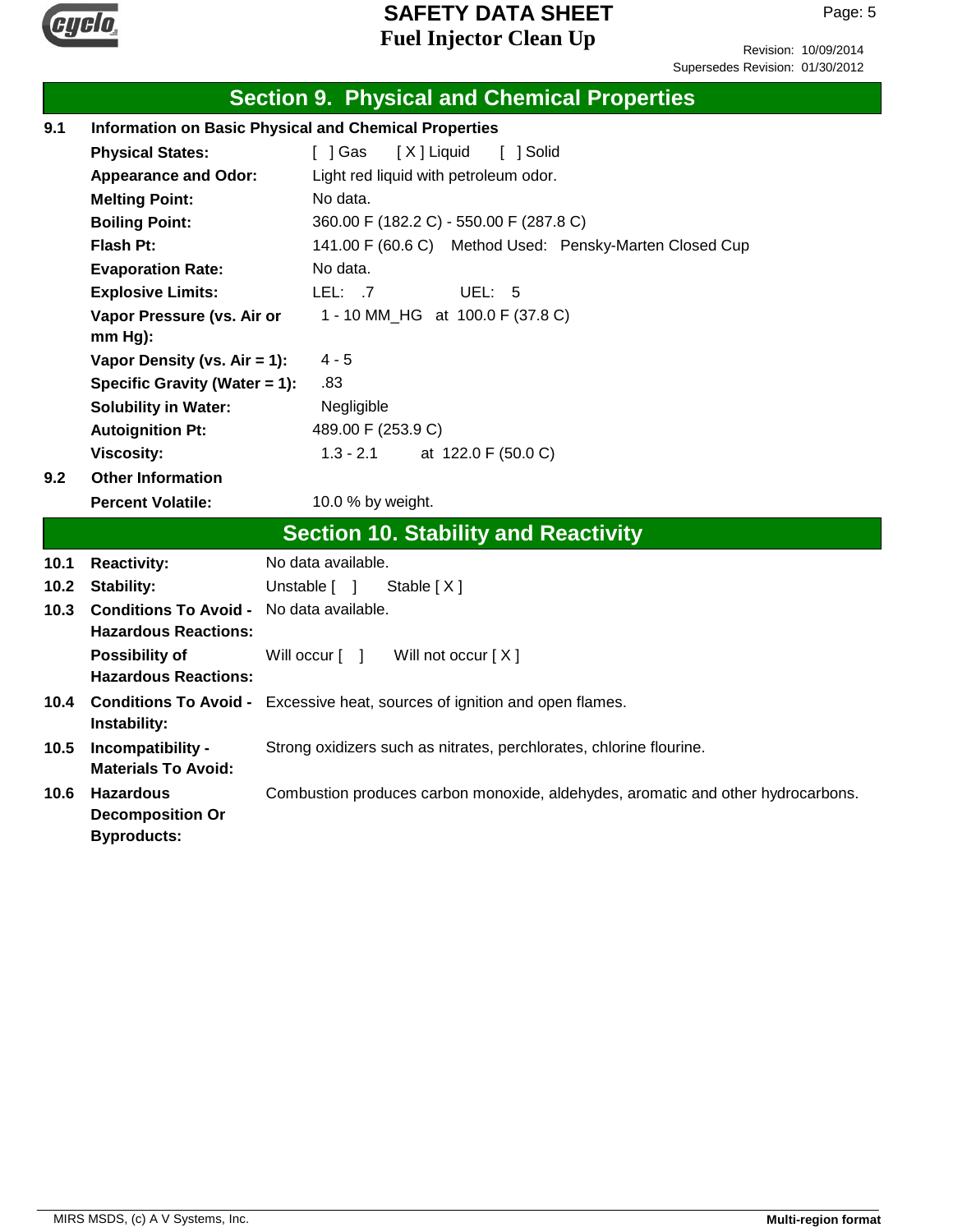

Page: 6

# Supersedes Revision: 01/30/2012

### **Section 11. Toxicological Information**

#### **11.1 Information on Toxicological Effects:**

Lifetime skin painting studies in animals with similar distillate fuels have produced weak to moderate carcinogenic activity following prolonged and repeated exposure. Similar middle distillates, when tested at nonirritating dose levels, did not show any significant carcinogenic activity indicating that this tumorigenic response is likely related to chronic irritation and not to dose. Repeated dermal application has produced severe irritation and systemic toxicity in subacute toxicity studies. Some components of this product have been shown to produce a species specific, sex hormone dependent kidney lesion in male rats from repeated oral or inhalation exposure. Subsequent research has shown that the kidney damage develops via the formation of a alpha-2u-globulin, a mechanism unique to the male rat. Humans do not form alpha-2u-globulin, therefore, the kidney effects resulting from this mechanism are not relevant in humans. Some components of this product were found to be positive in a few mutagencity tests while negative in the majority of others. The exact relationship between these results and human health is not known.

Summary of health effect data on distillate fuel components:

This product's sub-components may contain >.01% naphthalene. Exposure to naphthalene at 30 ppm for two years caused lung tumors in female mice. Male mice with the same exposure did not develop tumors. Exposure to 10-60 ppm naphthalene for two years caused tumors in the tissue lining of the nose and respiratory tract in male and female rats. Oral administration of 133-267 mg/kg/day of naphthalene in mice for up to 90 days did not produce mortality, systemic toxicity, adversely affect organ or body weight or produce changes in blood. Repeated oral administration of naphthalene produced an anemia in dogs. Repeated intraperitoneal doses of naphthalene produced lung damage in mice. Repeated high doses of naphthalene has caused the formation of cataracts and retinotoxicity in the eyes of rats and rabbits due to accumulation of 1,2-naphthoquinone, a toxic metabolite. Effects in human eyes is uncertain and not well documented. Pregnant rats administered intraperitoneal doses of naphthalene during gestation gave birth to offspring that had delayed heart and bone development. Pregnant mice given near lethal doses of naphthalene showed no significant maternal toxicity and a reduction in the number of pups per litter, but no gross abnormalities in offspring. Suppressed spermiogenesis and progeny development have been reported in mice, rats and guinea pigs after exposure to high concentrations of naphthalene in their drinking water. Certain groups of individuals, i.e., infants, Semites, Arabs, Asians and Blacks, with a certain blood enzyme deficiency (glucose-6-phosphate dehydrogenase) are particularly susceptible to hemolytic agents and can rapidly develop hemolytic anemia and systemic poisoning from ingestion of naphthalene.

#### CAS# 68476-30-2:

Other Studies:, TDLo, Skin, Species: Rabbit, 100.0 ML/KG, 12 D. Results:

Skin and Appendages: Skin: After systemic exposure: Dermatitis, irritative. Nutritional and Gross Metabolic:Weight loss or decreased weight gain. Related to Chronic Data - death.

- "Toxicology of Petroleum Hydrocarbons, Proceedings of the Symposium, 1st, 1982," MacFarland, H.N., et al., eds., Washington, DC, American Petroleum Institute, 1983 Volume, Vol/p/yr: 1,1, 1983

Acute toxicity, LD50, Oral, Rat, 12.00 GM/KG. Results: Behavioral: Somnolence (general depressed activity).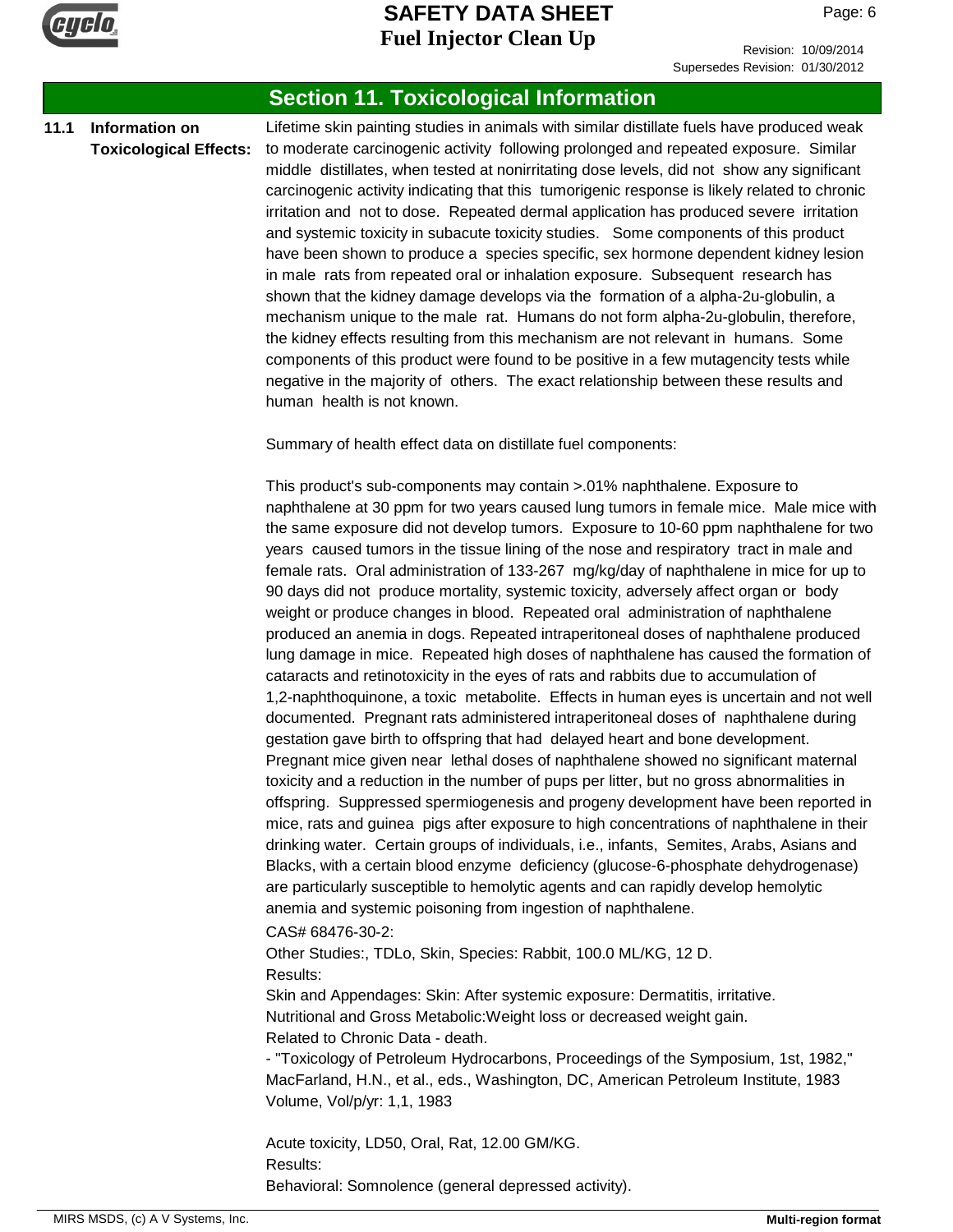| <b>Cyclo</b> |  |
|--------------|--|
|              |  |
|              |  |
|              |  |

- Advances in Modern Environmental Toxicology., Senate Press, Inc., P.O. Box 252, Princeton Junction, NJ 08550, Vol/p/yr: 6,1, 1984

|                                          | Acute toxicity, LD (Lethal dose), Skin, Species: Rabbit, 5.000 GM/KG.<br>Results:<br>Behavioral: Tremor.                                                                                                                                               |
|------------------------------------------|--------------------------------------------------------------------------------------------------------------------------------------------------------------------------------------------------------------------------------------------------------|
|                                          | Behavioral: Convulsions or effect on seizure threshold.<br>- Advances in Modern Environmental Toxicology., Senate Press, Inc., P.O. Box 252,<br>Princeton Junction, NJ 08550, Vol/p/yr: 6,1, 1984                                                      |
|                                          | Tumorigenic Effects:, TDLo, Skin, Mouse, 243.0 GM/KG, 97 W.<br>Results:                                                                                                                                                                                |
|                                          | Tumorigenic: Carcinogenic by RTECS criteria.                                                                                                                                                                                                           |
|                                          | Skin and Appendages: Other: Tumors.                                                                                                                                                                                                                    |
|                                          | - Fundamental and Applied Toxicology., Academic Press, Inc., 1 E. First St., Duluth, MN<br>55802, Vol/p/yr: 9,297, 1987                                                                                                                                |
|                                          | Standard Draize Test, Skin, Species: Rabbit, 500.0 MG, 24 H, Moderate.<br>Results:                                                                                                                                                                     |
|                                          | Brain and Coverings: Changes in surface EEG.                                                                                                                                                                                                           |
|                                          | - "Toxicology of Petroleum Hydrocarbons, Proceedings of the Symposium, 1st, 1982,"<br>MacFarland, H.N., et al., eds., Washington, DC, American Petroleum Institute, 1983<br>Volume, Vol/p/yr: 1,1, 1983                                                |
|                                          | Standard Draize Test, Eyes, Species: Rabbit, 100.0 MG, 30 S, Mild.<br>Results:                                                                                                                                                                         |
|                                          | Behavioral: Somnolence (general depressed activity).                                                                                                                                                                                                   |
|                                          | - "Toxicology of Petroleum Hydrocarbons, Proceedings of the Symposium, 1st, 1982,"                                                                                                                                                                     |
|                                          | MacFarland, H.N., et al., eds., Washington, DC, American Petroleum Institute, 1983<br>Volume, Vol/p/yr: 1,1, 1983                                                                                                                                      |
| <b>Chronic Toxicological</b><br>Effects: | Summary of health information on diesel engine exhaust:                                                                                                                                                                                                |
|                                          | Chronic inhalation studies of whole diesel engine exhaust in mice and rats produced a                                                                                                                                                                  |
|                                          | significant increase in lung tumors. Combustion of kerosene and/or diesel fuels produces                                                                                                                                                               |
|                                          | gases and particulates which include carbon monoxide, carbon dioxide, oxides of<br>nitrogen and/or sulfur and hydrocarbons. Significant exposure to carbon monoxide<br>vapors decreases the oxygen carrying capacity of the blood and may cause tissue |
|                                          |                                                                                                                                                                                                                                                        |

| CAS#           | <b>Hazardous Components (Chemical Name)</b> | <b>NTP</b> | <b>IARC</b> | <b>ACGIH</b> | <b>OSHA</b> |
|----------------|---------------------------------------------|------------|-------------|--------------|-------------|
| 68476-30-2     | Fuel oil, no. 2                             | n.a.       | 2B          | A3           | n.a.        |
| 64742-95-6     | SC-100 Solvent                              | n.a.       | n.a.        | n.a.         | n.a.        |
| $100 - 41 - 4$ | Ethylbenzene                                | n.a.       | 2B          | A3           | n.a.        |
| $91 - 20 - 3$  | Naphthalene                                 | Possible   | 2B          | A4           | n.a.        |
| <b>NA</b>      | <b>Trade Secret</b>                         | n.a.       | n.a.        | n.a.         | n.a.        |
| 1330-20-7      | Xylene (mixed isomers)                      | n.a.       | 3           | A4           | n.a.        |
|                |                                             |            |             |              |             |

hypoxia via formation of carboxyhemoglobin.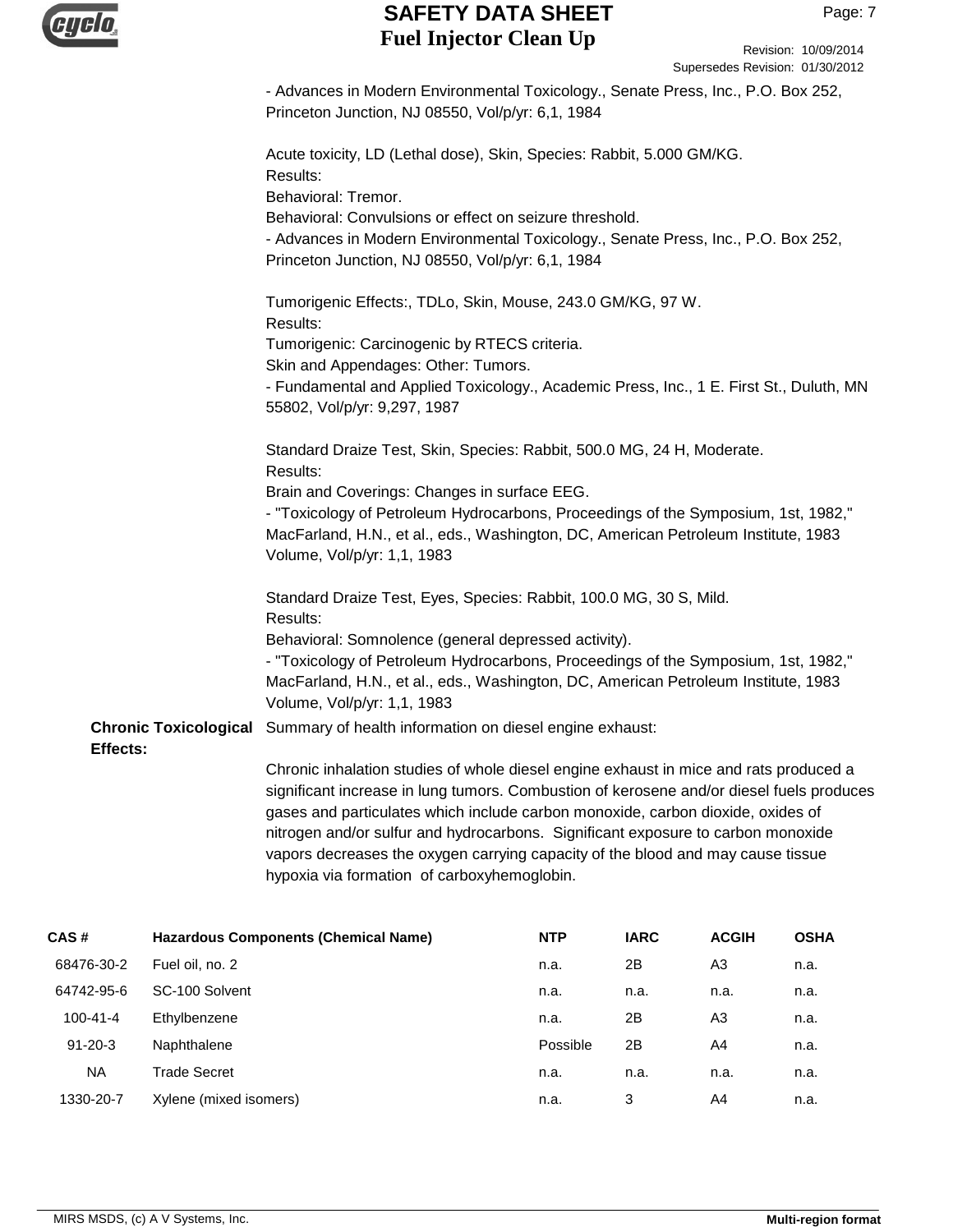

Revision: 10/09/2014 Supersedes Revision: 01/30/2012

|              |                                           |                                                                      | <b>Section 12. Ecological Information</b>                                                                                                                                                                                                                                                                                                                                                                                                                                                                                                                                                                                                                                                                                                             |                          |                         |              |
|--------------|-------------------------------------------|----------------------------------------------------------------------|-------------------------------------------------------------------------------------------------------------------------------------------------------------------------------------------------------------------------------------------------------------------------------------------------------------------------------------------------------------------------------------------------------------------------------------------------------------------------------------------------------------------------------------------------------------------------------------------------------------------------------------------------------------------------------------------------------------------------------------------------------|--------------------------|-------------------------|--------------|
| 12.1         | <b>Toxicity:</b>                          |                                                                      | Product can cause fouling of shoreline and may be harmful to aquatic life in low<br>concentrations. The 96 hour LC50 values for an accommodated fraction (WAF) of fuel oil<br>ranged from 3.2 to 65 mg/l in fish and 2-210 mg/l in invertebrates, EC 50 values for<br>inhibition of algae growth ranged from 1.8 to 2.9 mg/l for No. 2 fuel oil (the major<br>component of this product) and from 10 to 78 mg/l for diesel fuel. This product does not<br>concentrate or accumulate in the food chain. If released to soil and water, this product is<br>expected to biodegrade under both aerobic and anaerobic conditions.<br>Environmental Hazards: Toxic to aquatic organisms. May cause long-term adverse<br>effects in the aquatic environment. |                          |                         |              |
|              |                                           |                                                                      | Environmental Fate: This product contains components which may be persistent in the<br>environment.                                                                                                                                                                                                                                                                                                                                                                                                                                                                                                                                                                                                                                                   |                          |                         |              |
|              |                                           |                                                                      | <b>Section 13. Disposal Considerations</b>                                                                                                                                                                                                                                                                                                                                                                                                                                                                                                                                                                                                                                                                                                            |                          |                         |              |
| 13.1         | Method:                                   | <b>Waste Disposal</b>                                                | Dispose of contents/container in accordance with local/regional/national/international<br>regulation.                                                                                                                                                                                                                                                                                                                                                                                                                                                                                                                                                                                                                                                 |                          |                         |              |
|              |                                           |                                                                      | <b>Section 14. Transport Information</b>                                                                                                                                                                                                                                                                                                                                                                                                                                                                                                                                                                                                                                                                                                              |                          |                         |              |
| 14.1         |                                           | <b>LAND TRANSPORT (US DOT):</b>                                      |                                                                                                                                                                                                                                                                                                                                                                                                                                                                                                                                                                                                                                                                                                                                                       |                          |                         |              |
|              | <b>UN/NA Number:</b>                      | <b>DOT Hazard Class:</b>                                             | DOT Proper Shipping Name: Not-Restricted                                                                                                                                                                                                                                                                                                                                                                                                                                                                                                                                                                                                                                                                                                              |                          |                         |              |
| 14.1<br>14.2 | <b>UN Number:</b><br><b>Hazard Class:</b> | <b>ADR/RID Shipping Name:</b><br><b>MARINE TRANSPORT (IMDG/IMO):</b> | <b>LAND TRANSPORT (European ADR/RID):</b><br>Not-Restricted                                                                                                                                                                                                                                                                                                                                                                                                                                                                                                                                                                                                                                                                                           |                          |                         |              |
|              | <b>UN Number:</b><br><b>Hazard Class:</b> | <b>IMDG/IMO Shipping Name:</b>                                       | Not-Restricted                                                                                                                                                                                                                                                                                                                                                                                                                                                                                                                                                                                                                                                                                                                                        | <b>Packing Group:</b>    |                         |              |
| 14.3         |                                           | AIR TRANSPORT (ICAO/IATA):                                           |                                                                                                                                                                                                                                                                                                                                                                                                                                                                                                                                                                                                                                                                                                                                                       | <b>Marine Pollutant:</b> |                         | No           |
|              |                                           | <b>ICAO/IATA Shipping Name:</b>                                      | Not-Restricted                                                                                                                                                                                                                                                                                                                                                                                                                                                                                                                                                                                                                                                                                                                                        |                          |                         |              |
|              |                                           |                                                                      | <b>Section 15. Regulatory Information</b>                                                                                                                                                                                                                                                                                                                                                                                                                                                                                                                                                                                                                                                                                                             |                          |                         |              |
|              |                                           |                                                                      | EPA SARA (Superfund Amendments and Reauthorization Act of 1986) Lists                                                                                                                                                                                                                                                                                                                                                                                                                                                                                                                                                                                                                                                                                 |                          |                         |              |
| CAS#         |                                           |                                                                      | <b>Hazardous Components (Chemical Name)</b>                                                                                                                                                                                                                                                                                                                                                                                                                                                                                                                                                                                                                                                                                                           | S. 302 (EHS)             | S. 304 RQ               | S. 313 (TRI) |
|              | 68476-30-2                                | Fuel oil, no. 2                                                      |                                                                                                                                                                                                                                                                                                                                                                                                                                                                                                                                                                                                                                                                                                                                                       | No                       | No                      | No           |
|              | 64742-95-6                                | SC-100 Solvent                                                       |                                                                                                                                                                                                                                                                                                                                                                                                                                                                                                                                                                                                                                                                                                                                                       | No                       | No                      | No           |
|              | $100 - 41 - 4$                            | Ethylbenzene                                                         |                                                                                                                                                                                                                                                                                                                                                                                                                                                                                                                                                                                                                                                                                                                                                       | No                       | <b>Yes 1000 LB</b>      | Yes          |
|              | $91 - 20 - 3$<br><b>NA</b>                | Naphthalene<br><b>Trade Secret</b>                                   |                                                                                                                                                                                                                                                                                                                                                                                                                                                                                                                                                                                                                                                                                                                                                       | No<br>No                 | <b>Yes 100 LB</b><br>No | Yes<br>No    |
|              |                                           | Xylene (mixed isomers)                                               |                                                                                                                                                                                                                                                                                                                                                                                                                                                                                                                                                                                                                                                                                                                                                       | No                       | <b>Yes 100 LB</b>       | Yes          |
|              | 1330-20-7                                 |                                                                      |                                                                                                                                                                                                                                                                                                                                                                                                                                                                                                                                                                                                                                                                                                                                                       |                          |                         |              |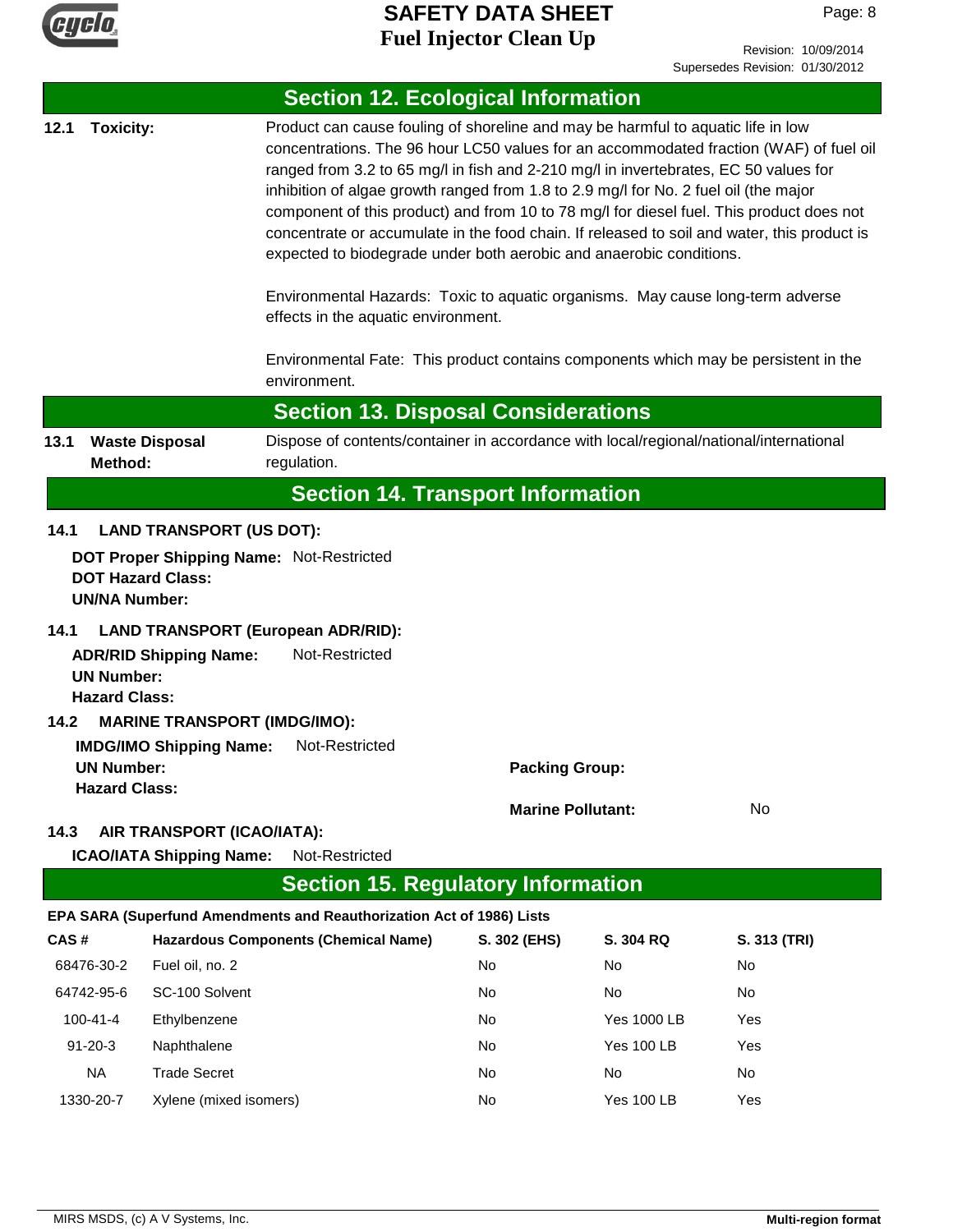

| CAS#           | <b>Hazardous Components (Chemical Name)</b> | <b>Other US EPA or State Lists</b>                                                                                                                                                                                                                                        |
|----------------|---------------------------------------------|---------------------------------------------------------------------------------------------------------------------------------------------------------------------------------------------------------------------------------------------------------------------------|
| 68476-30-2     | Fuel oil, no. 2                             | CAA HAP, ODC: No; CWA NPDES: No; TSCA: Inventory; CA<br>PROP.65: No; CA TAC, Title 8: No; MA Oil/HazMat: No; MI<br>CMR, Part 5: No; NC TAP: No; NJ EHS: No; NY Part 597: No;<br>PA HSL: No; SC TAP: No; WI Air: No                                                        |
| 64742-95-6     | SC-100 Solvent                              | CAA HAP, ODC: No; CWA NPDES: No; TSCA: Inventory; CA<br>PROP.65: No; CA TAC, Title 8: No; MA Oil/HazMat: No; MI<br>CMR, Part 5: No; NC TAP: No; NJ EHS: No; NY Part 597: No;<br>PA HSL: No; SC TAP: No; WI Air: No                                                        |
| $100 - 41 - 4$ | Ethylbenzene                                | CAA HAP, ODC: HAP; CWA NPDES: Yes; TSCA: Inventory, 4<br>Test; CA PROP.65: Yes; CA TAC, Title 8: TAC, Title 8; MA<br>Oil/HazMat: Yes; MI CMR, Part 5: Part 5; NC TAP: Yes; NJ<br>EHS: Yes - 0851; NY Part 597: Yes; PA HSL: Yes - E; SC<br>TAP: Yes; WI Air: Yes          |
| $91 - 20 - 3$  | Naphthalene                                 | CAA HAP, ODC: HAP; CWA NPDES: Yes; TSCA: Inventory, 4<br>Test, 8A PAIR; CA PROP.65: Yes; CA TAC, Title 8: TAC, Title<br>8; MA Oil/HazMat: Yes; MI CMR, Part 5: Part 5; NC TAP:<br>Yes; NJ EHS: Yes - 1322; NY Part 597: Yes; PA HSL: Yes -<br>E; SC TAP: Yes; WI Air: Yes |
| <b>NA</b>      | <b>Trade Secret</b>                         | CAA HAP, ODC: No; CWA NPDES: No; TSCA: No; CA<br>PROP.65: No; CA TAC, Title 8: No; MA Oil/HazMat: No; MI<br>CMR, Part 5: No; NC TAP: No; NJ EHS: No; NY Part 597: No;<br>PA HSL: No; SC TAP: No; WI Air: No                                                               |
| 1330-20-7      | Xylene (mixed isomers)                      | CAA HAP, ODC: HAP; CWA NPDES: Yes; TSCA: Inventory;<br>CA PROP.65: No; CA TAC, Title 8: TAC, Title 8; MA<br>Oil/HazMat: Yes; MI CMR, Part 5: CMR, Part 5; NC TAP: Yes;<br>NJ EHS: Yes - 2014; NY Part 597: Yes; PA HSL: Yes - E; SC<br>TAP: Yes; WI Air: Yes              |
| CAS#           | <b>Hazardous Components (Chemical Name)</b> | <b>International Regulatory Lists</b>                                                                                                                                                                                                                                     |
| 68476-30-2     | Fuel oil, no. 2                             | Canadian DSL: Yes; Canadian NDSL: No; Taiwan TCSCA:<br>Yes                                                                                                                                                                                                                |
| 64742-95-6     | SC-100 Solvent                              | Canadian DSL: Yes; Canadian NDSL: No; Taiwan TCSCA:<br>Yes                                                                                                                                                                                                                |
| $100 - 41 - 4$ | Ethylbenzene                                | Canadian DSL: Yes; Canadian NDSL: No; Taiwan TCSCA:<br>Yes - 116-01                                                                                                                                                                                                       |
| $91 - 20 - 3$  | Naphthalene                                 | Canadian DSL: Yes; Canadian NDSL: No; Taiwan TCSCA:<br>Yes                                                                                                                                                                                                                |
| <b>NA</b>      | <b>Trade Secret</b>                         | Canadian DSL: No; Canadian NDSL: No; Taiwan TCSCA: No                                                                                                                                                                                                                     |
| 1330-20-7      | Xylene (mixed isomers)                      | Canadian DSL: Yes; Canadian NDSL: No; Taiwan TCSCA:<br>Yes                                                                                                                                                                                                                |

### **European Community Hazard Symbol codes:**

### **European Community Risk and Safety Phrases:**

No data available.

| Section 16. Other Information                                           |                                                                                                                                                                                   |  |  |
|-------------------------------------------------------------------------|-----------------------------------------------------------------------------------------------------------------------------------------------------------------------------------|--|--|
| <b>Revision Date:</b>                                                   | 10/09/2014                                                                                                                                                                        |  |  |
| Additional Information About No data available.<br><b>This Product:</b> |                                                                                                                                                                                   |  |  |
| <b>Company Policy or</b><br>Disclaimer:                                 | Cyclo Industries, Inc. provides the information contained herein in good faith but makes<br>no representation as to its comprehensiveness or accuracy. Individuals receiving this |  |  |

MIRS MSDS, (c) A V Systems, Inc. **Multi-region format**